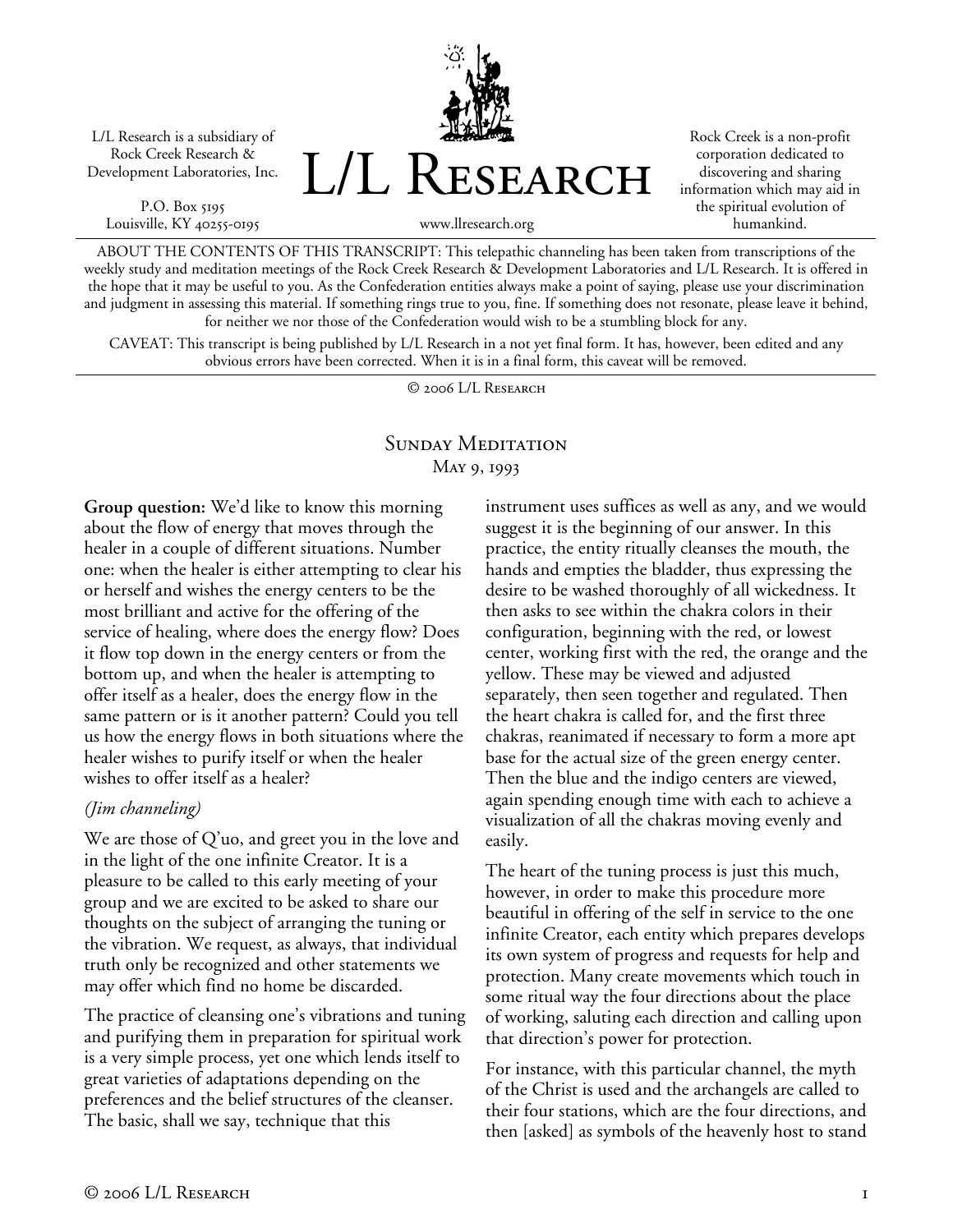as protection of the contact, the channel and the session of working when the time has come for the energies to be used.

We suggest, rather than a directional visualization of energy flow, rather, the visualization of the awareness of the whole self in every cell all ready and empty, awaiting the flow through the self. In this awaiting, there need be no feeling of urging a direction, and when the hands are used to point the energy, it may be firmly visualized, not that the flow is quick or slow, but that the appendages are lightened of every normal burden of weight or substance and are become hollow receptacles through which the infinite Creator may work.

We would welcome queries in more detail at this time, that we might be of more specific service. We are Q'uo.

**Carla:** R, do you have any questions? I do, but I can wait if you have some.

**R:** I don't have a question at this time.

**Carla:** Okay. When attempting to clear blockages that one is aware exists, and in doing so, not for the purpose of healing others, but for the purpose of healing self, oftentimes the energy feels stagnant in one or two chakras, and I feel difficulty in releasing or understanding what is occurring, in which case, I don't understand if the energy is unable to move through and therefore it is creating backup and does not know where to go and I can feel that pressure in the physical sense. I am quite unsure how to release this energy which has somehow gotten stuck and do not know how to do it either through thought or emotion, and I was wondering if you could give me tips in reference to either diverting the energy or helping it to move through the blockages or sending it back out to release the pressure.

I am Q'uo. My sister, we would suggest two ways of working with these experiences. Firstly, your particular inner nature is profoundly affected by visualization, therefore we would suggest that this ability to visualize be harnessed for your own good use. In cases where stagnation of a center is perceived, there needs the feeling that one may but sit and become able to separate from this blockage enough to have effect upon it. The method of doing this is in a rough way described, to move into a posture of request and mentally request the aid of your guidance and with that guidance felt some

subjective way, then you with guidance might be suggested to establish a place for you both in time/space from which you together may visualize a prolonged process of clarifying, speeding up, regulating and brightening the energy center in which blockage is perceived. This way, you are able to harness the impersonal side of your own ability and use it upon the self.

**Carla:** That was very interesting. I'll certainly try that. The only other question I have in reference to the chosen path of self healing through the evening with asked guidance … is there anything I can do to perhaps aid, either in visualization or in chakra opening, to aid the guides as they work with me through the evening to help clear this?

I am Q'uo. My sister, your greatest aid to guidance is a repeated inward affirmation to their existence, to their power and their desire to serve the one infinite Creator on your behalf. The more firm and sure the foot of the one who stands to serve in the name of the infinite Mystery, the more sure shall be that aid, for in work with this mystery, all feet stand firm on nothing, and that nothing is called faith. Allow that faith to become more conscious, to become more part of the momentary experience. Allow the floor of faith to be under your feet along with the floors of Earth and carpet.

This establishing within the inner world of self of the holy of holies is the beginning of a life truly lived not in the world. If only Earth be touched, those not of the world must still be in it. When the fair carpet of faith is overstrewn upon the mundane ground of experience, all of the mundane experience becomes charged with potential, for what would be called by this instrument magical work, that is, work which creates changes within your own consciousness.

## May we speak further, my sister?

**Carla:** Ha! I'd love for you to speak further always … um … running out of questions here. You are answering everything with such greatness. You've been wonderful for me these last few days, and I want to thank you for that. If there is further info, you can go into that. I think I am beginning to truly grasp what you are saying, and if there is further information, I'll take it. If not, I will leave the room open for other questions.

*(Pause)*